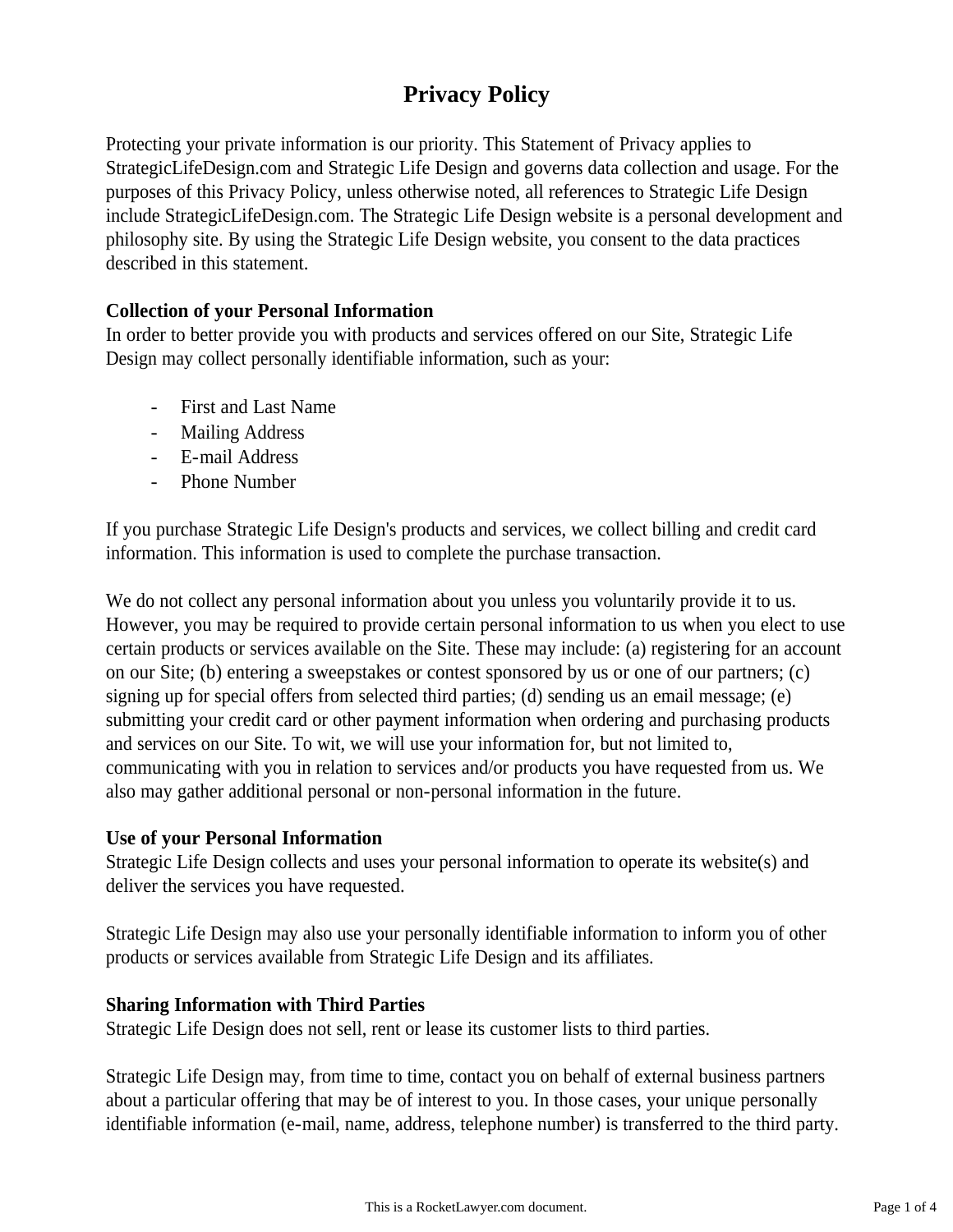Strategic Life Design may share data with trusted partners to help perform statistical analysis, send you email or postal mail, provide customer support, or arrange for deliveries. All such third parties are prohibited from using your personal information except to provide these services to Strategic Life Design, and they are required to maintain the confidentiality of your information.

Strategic Life Design may disclose your personal information, without notice, if required to do so by law or in the good faith belief that such action is necessary to: (a) conform to the edicts of the law or comply with legal process served on Strategic Life Design or the site; (b) protect and defend the rights or property of Strategic Life Design; and/or (c) act under exigent circumstances to protect the personal safety of users of Strategic Life Design, or the public.

# **Tracking User Behavior**

Strategic Life Design may keep track of the websites and pages our users visit within Strategic Life Design, in order to determine what Strategic Life Design services are the most popular. This data is used to deliver customized content and advertising within Strategic Life Design to customers whose behavior indicates that they are interested in a particular subject area.

heat mapping

# **Automatically Collected Information**

Information about your computer hardware and software may be automatically collected by Strategic Life Design. This information can include: your IP address, browser type, domain names, access times and referring website addresses. This information is used for the operation of the service, to maintain quality of the service, and to provide general statistics regarding use of the Strategic Life Design website.

## **Use of Cookies**

The Strategic Life Design website may use "cookies" to help you personalize your online experience. A cookie is a text file that is placed on your hard disk by a web page server. Cookies cannot be used to run programs or deliver viruses to your computer. Cookies are uniquely assigned to you, and can only be read by a web server in the domain that issued the cookie to you.

One of the primary purposes of cookies is to provide a convenience feature to save you time. The purpose of a cookie is to tell the Web server that you have returned to a specific page. For example, if you personalize Strategic Life Design pages, or register with Strategic Life Design site or services, a cookie helps Strategic Life Design to recall your specific information on subsequent visits. This simplifies the process of recording your personal information, such as billing addresses, shipping addresses, and so on. When you return to the same Strategic Life Design website, the information you previously provided can be retrieved, so you can easily use the Strategic Life Design features that you customized.

You have the ability to accept or decline cookies. Most Web browsers automatically accept cookies, but you can usually modify your browser setting to decline cookies if you prefer. If you choose to decline cookies, you may not be able to fully experience the interactive features of the Strategic Life Design services or websites you visit.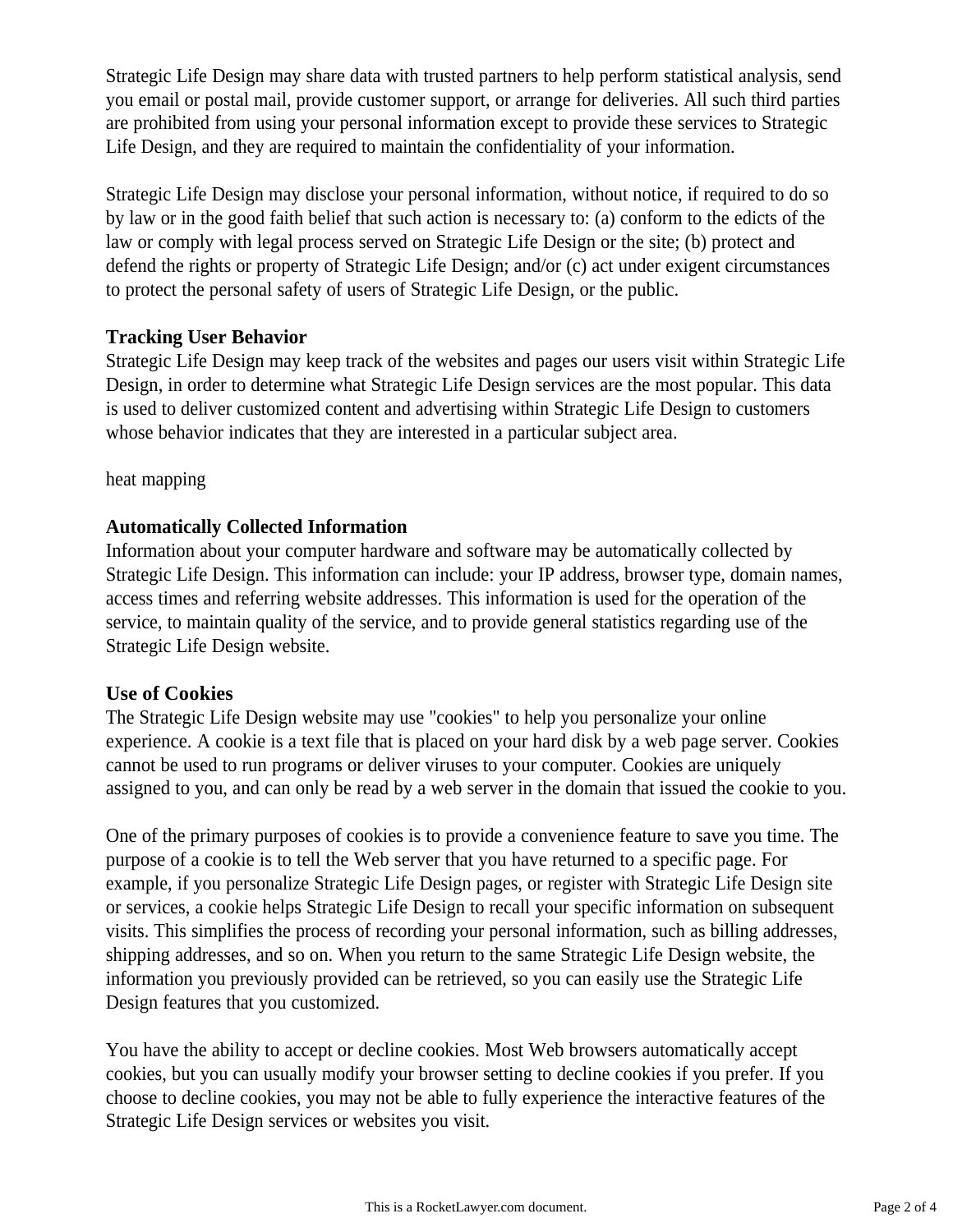# **Links**

This website contains links to other sites. Please be aware that we are not responsible for the content or privacy practices of such other sites. We encourage our users to be aware when they leave our site and to read the privacy statements of any other site that collects personally identifiable information.

## **Security of your Personal Information**

Strategic Life Design secures your personal information from unauthorized access, use, or disclosure. Strategic Life Design uses the following methods for this purpose:

- SSL Protocol

When personal information (such as a credit card number) is transmitted to other websites, it is protected through the use of encryption, such as the Secure Sockets Layer (SSL) protocol.

We strive to take appropriate security measures to protect against unauthorized access to or alteration of your personal information. Unfortunately, no data transmission over the Internet or any wireless network can be guaranteed to be 100% secure. As a result, while we strive to protect your personal information, you acknowledge that: (a) there are security and privacy limitations inherent to the Internet which are beyond our control; and (b) security, integrity, and privacy of any and all information and data exchanged between you and us through this Site cannot be guaranteed.

# **Children Under Thirteen**

Strategic Life Design does not knowingly collect personally identifiable information from children under the age of thirteen. If you are under the age of thirteen, you must ask your parent or guardian for permission to use this website.

# **Opt-Out & Unsubscribe from Third Party Communications**

We respect your privacy and give you an opportunity to opt-out of receiving announcements of certain information. Users may opt-out of receiving any or all communications from third-party partners of Strategic Life Design by contacting us here:

- Web page: \_\_\_\_\_\_\_\_\_\_\_\_\_\_\_\_\_
- Email: kevin@strategiclifedesign.com
- Phone:

## **E-mail Communications**

From time to time, Strategic Life Design may contact you via email for the purpose of providing announcements, promotional offers, alerts, confirmations, surveys, and/or other general communication. In order to improve our Services, we may receive a notification when you open an email from Strategic Life Design or click on a link therein.

If you would like to stop receiving marketing or promotional communications via email from Strategic Life Design, you may opt out of such communications by Reply "stop" or click the